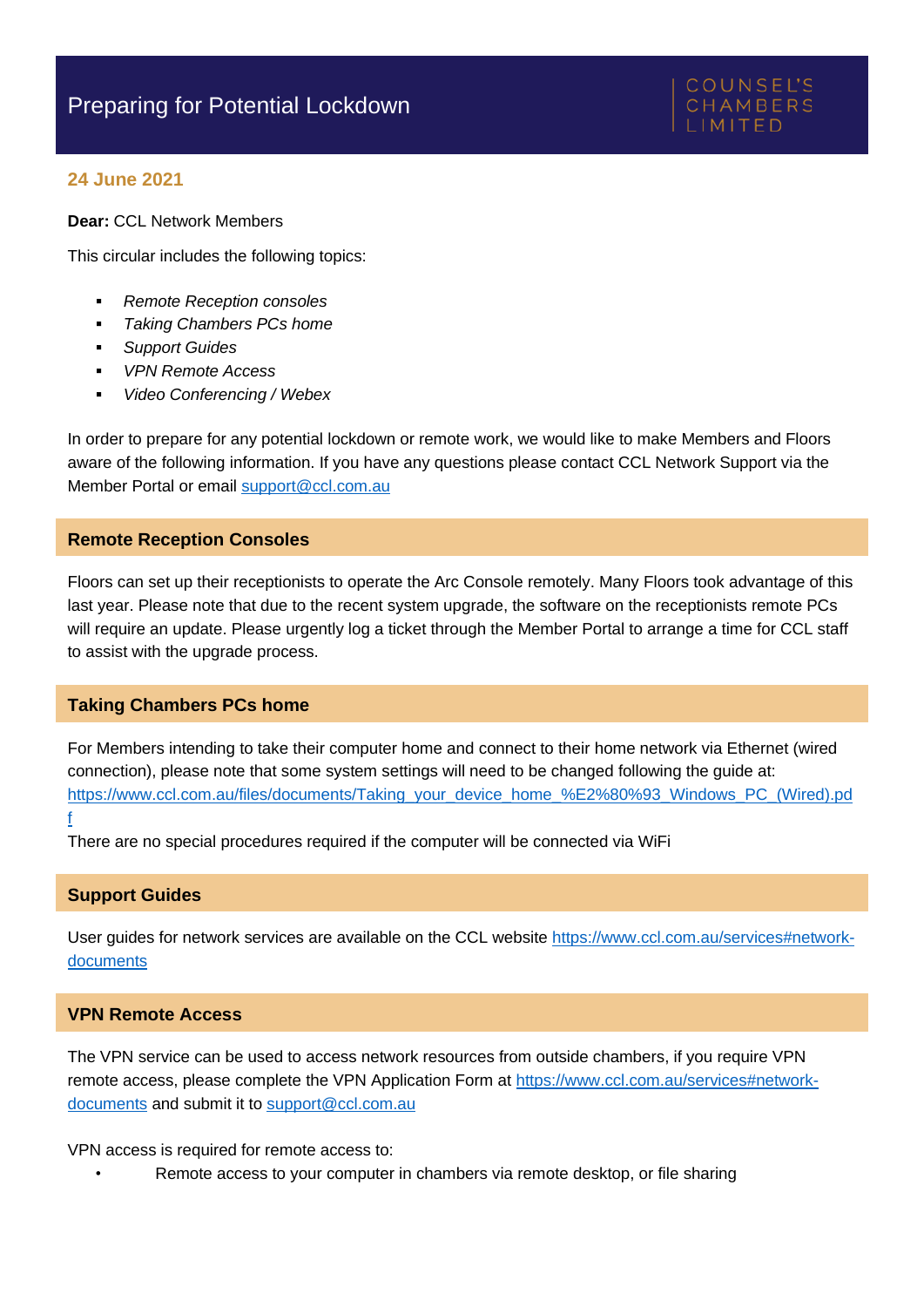- VoIP Self Care portal (update call diversions/speed dials) [https://cclccm](https://cclccm-pub01.counselschambers.com.au/ccmuser)[pub01.counselschambers.com.au/ccmuser](https://cclccm-pub01.counselschambers.com.au/ccmuser)
- Macquarie and Oxford English Dictionary subscriptions (via remote desktop to Chambers PC)
- Arc Reception Console

VPN access **is not required** for remote access to:

- Email including webmail [\(https://outlook.office365.com\)](https://outlook.office365.com/)
- Spam quarantine [https://spam.ccl.com.au](https://spam.ccl.com.au/)
- Webex (messaging and phone services)
- Voicemail
- Member Portal (logging support requests and accessing accounts[\) https://portal.ccl.com.au](https://portal.ccl.com.au/)

## **Video Conferencing / Webex**

Members on floors who are connected to the CCL VoIP system are entitled use Cisco Webex <https://www.webex.com/> as part of their VoIP licence.

The Webex service provides telephony (including softphone, voicemail and managing call forwards), messaging and video conferencing.

Earlier this year, Members were offered installation and one-on-one training for Webex. For Members who did not take advantage of this, Webex can be downloaded from<https://www.webex.com/downloads.html> and a user quide is available at [https://www.ccl.com.au/files/documents/CCL\\_User\\_Guide\\_-\\_Webex.pdf](https://www.ccl.com.au/files/documents/CCL_User_Guide_-_Webex.pdf)

Members may also use the video conferencing facilities in the NSW Bar Dispute Resolution Centre (charges apply). More information can be found at<https://nswbardrc.com.au/video-conferencing>

For further information please contact [support@ccl.com.au](mailto:support@ccl.com.au)

Kind Regards, **Michael Wright** CIO

# COUNSEL'S<br>CHAMBERS **I IMITED**

Level 1 Selborne Chambers 174 Phillip Street Sydney NSW 2000 Australia DX 973 Sydney

P: +61 2 9231 3644 E: [s](mailto:support@ccl.com.au)[upport@ccl.com.au](mailto:support@ccl.com.au) W: [www.ccl.com.au](http://www.ccl.com.au/)

This email (including any attachments) is confidential, may be privileged, may contain commercially valuable information and intended solely for the use of the individual or entity to whom it is addressed.

It may be read, copied and used only by the intended recipient. If you have received it in error, please contact CCL on +61 2